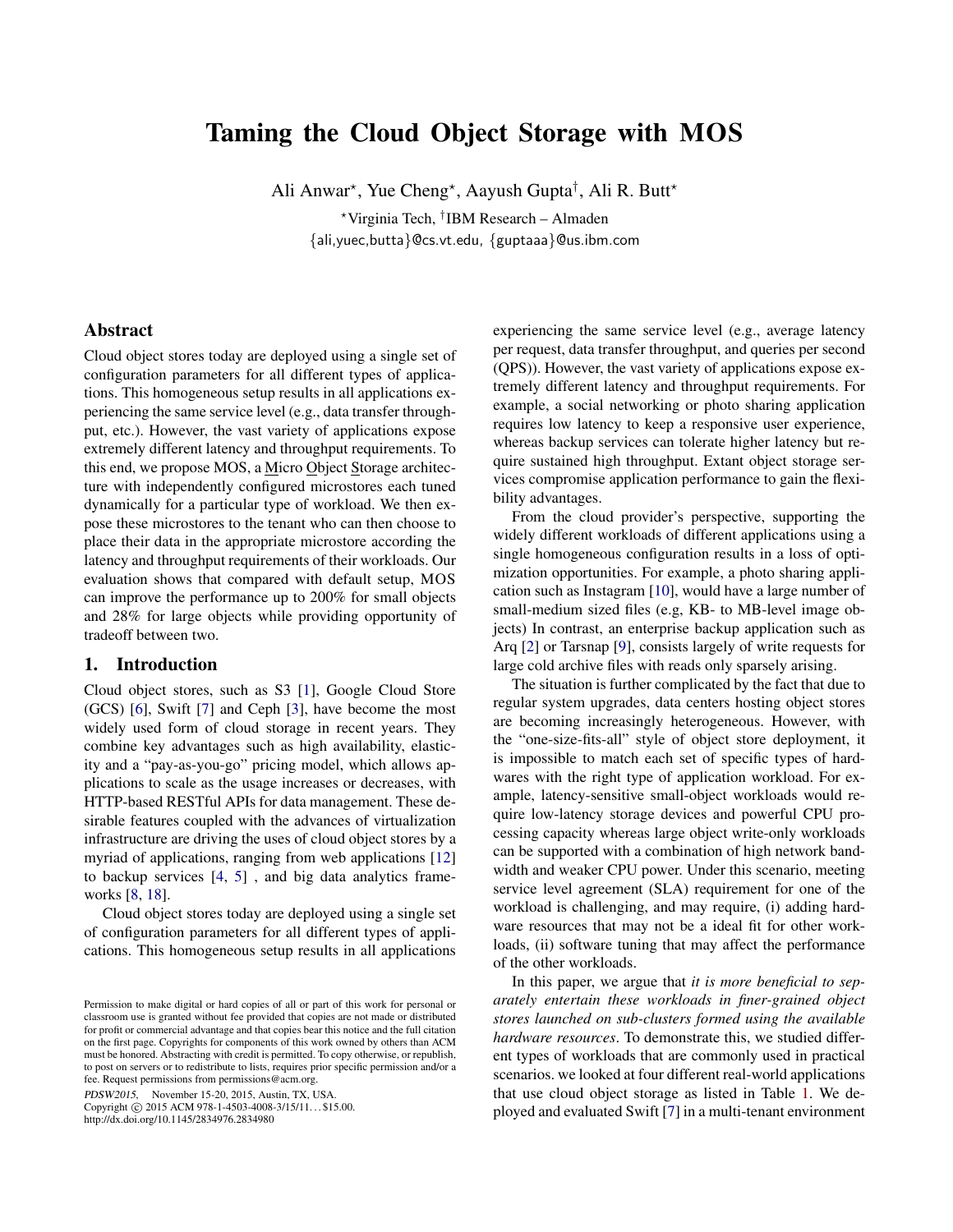<span id="page-1-2"></span><span id="page-1-1"></span>

Figure 1: Performance achieved under various object store configurations in a multi-tenant environment.

<span id="page-1-0"></span>

| Workload   | <b>Workload characteristics</b> |                                 | <b>Application scenario</b> |
|------------|---------------------------------|---------------------------------|-----------------------------|
|            | Object size                     | Distribution                    |                             |
| Workload A | $1-128$ KB                      | G: $90\%$ , P: $5\%$ , D: $5\%$ | Web hosting                 |
| Workload B | $1-128$ KB                      | G: $5\%$ , P: $90\%$ , D: $5\%$ | Online game hosting         |
| Workload C | 1-128 MB                        | G: $90\%$ , P: $5\%$ , D: $5\%$ | Online video sharing        |
| Workload D | $1-128$ MB                      | G: $5\%$ , P: $90\%$ , D: $5\%$ | Enterprise backup           |

Table 1: Different types of workloads and application scenarios used for testing the behaviors of object stores. G means GET, P means PUT and D means DELETE.

using COSBench [\[22\]](#page-5-12) as workload generator configured for the four types of workloads mentioned previously. Swift is a popular object store implementation provided by OpenStack that is increasingly becoming de facto cloud computing software platform. In motivational tests, we used three different Swift configurations (setups). We ran COSBench workload generator on designated machines to saturate the Swift store. Each benchmark was executed for 15 minutes with ramp up time of 2 minutes. We used two nodes as proxy servers in each of the configuration. To simulate the datacenter heterogeneity, one of the proxy server was a 32-core machine and the other was 8-core. The proxy server running on a 32-core machine was connected to the storage nodes via 1 Gbps interconnect while the proxy server on an 8-core machine was connected via 10 Gbps network. In addition, four 32-core machines were used as storage nodes. Each storage node had 3 SATA SSDs attached as a storage device. The storage nodes were configured in such a way that they do not act as performance bottleneck for any of the studied configuration:

Config. 1: The default monolithic Swift setup. Both 8 core and 32-core machines acted as proxy server. It was handled by all resources and round robin DNS was used for load balancing. Config. 2: All resources were divided into two sub-object stores, one for small objects workload and the other for large objects. One 8 core machine (connected via 10 Gbps) serves as proxy for Workload A and B, and Workload C and D uses one 32-core machine connected via 1 Gbps NIC. Config. 3: One 32-core machine (connected via 1 Gbps) served as proxy for Workload A and B while one 8 core machine (connected via 10 Gbps) served as proxy for Workload C and D.

Figure [1](#page-1-1) shows the comparison of performance achieved by different configurations. As shown in Figure  $1(a)$ , separating proxy servers for different workloads improved the overall QPS by 700% for Configuration 2 and by 225% for Configuration 3 as compared with the default Swift setup. It is interesting to note that even though the Configuration 2 <span id="page-1-4"></span><span id="page-1-3"></span>resulted in very high QPS for small objects (Workload A and B), it is not the best configuration as it significantly affects the MB/s (dropped by from  $350\%$  to  $500\%$ , as observed in Figure  $1(b)$ ) for workloads dominated with large object (Workload C and D). On the other hand, in Configuration 3 the throughput for large objects remained same. Similarly, the latency of Configuration 3 is also less than that achieved by the default configuration for all the workloads (Figure [1\(c\)\)](#page-1-4). Configuration 2 provides best and worst latency for small and large object workloads, respectively. We also observed that switching NIC's of proxy servers in configuration one resulted in similar results.These results demonstrate that comprehensive study of the impact of different configuration on performance is needed.

*Key Insights* From our experiments, we infer the following. (i) Cloud object store workloads can be classified based on the size of the objects in their workloads. In case of small objects cloud tenants are mostly interested in QPS and latency whereas for large objects data throughput is considered more important. (ii) When multiple tenants run workloads with drastically different behaviors, they compete for the object store resources with each other, the workload dominated with small objects experience a dramatic performance down. This is because the available network bandwidth is exhausted to transfer TCP packets containing payload for large object hence wasting the CPU power that would have been utilized to serve workloads with small objects on object storage nodes. That is why using a separate proxy server in Configuration 2 and 3 gives fair chance to small object workloads to be properly handled by the storage nodes. Thus, there is an urgent need for cloud object stores to efficiently utilize the available resources to make sure that each tenant is treated as a first class citizen.

In this paper, we make the following contributions:

- 1. We evaluate the impact of conventional object storage configuration on performance and resource efficiency by conducting experiments on a local Swift testbed.
- 2. We perform a detailed performance and resource efficiency analysis on identifying major hardware and software configuration opportunities that can be used to finetune object stores for specific workloads.
- 3. Based on our analysis, we design MOS, an object store that (1) dynamically provisions fine-grained microstores, each configured with different combination of hardware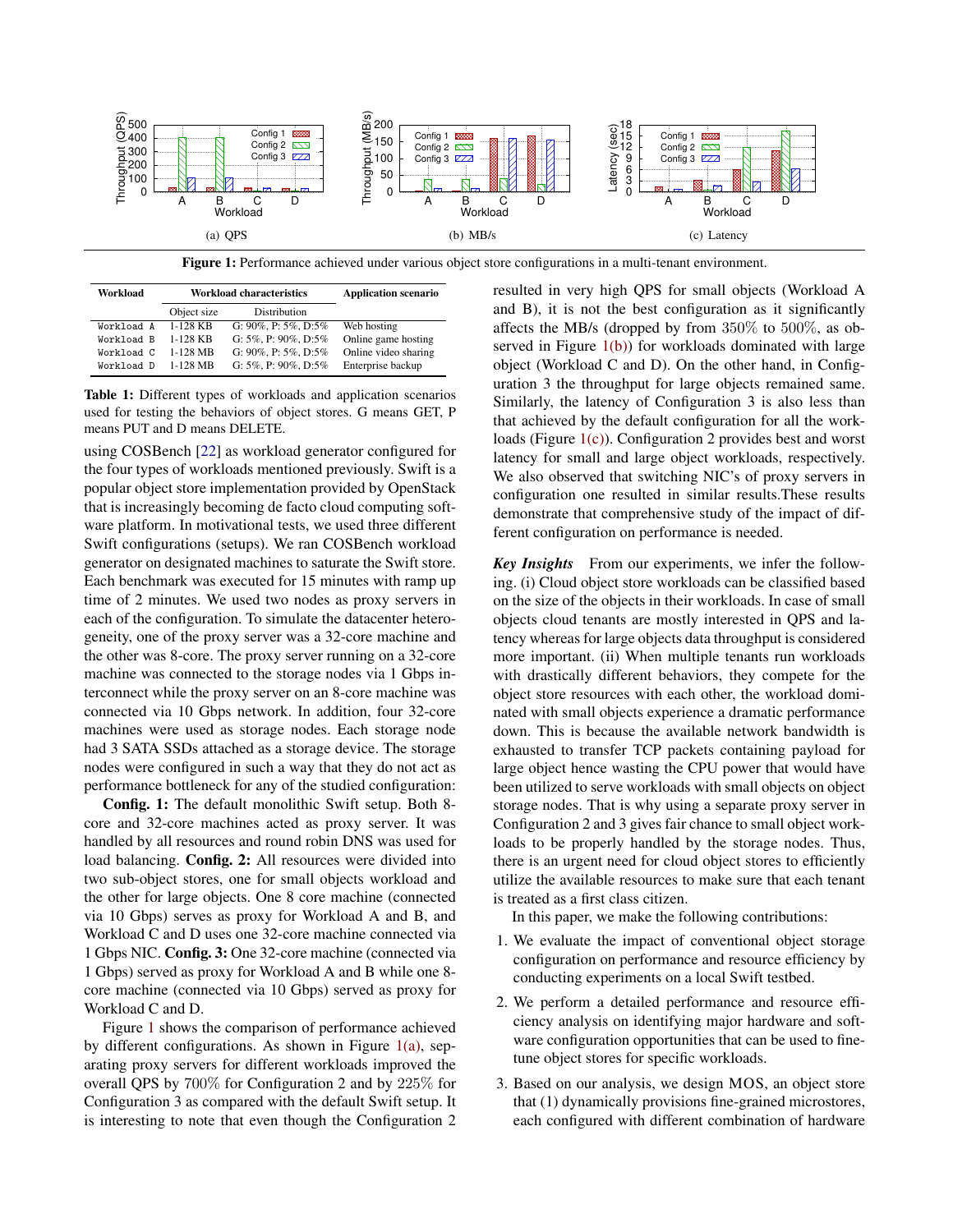<span id="page-2-0"></span>

Figure 2: Different software/hardware configuration options. In (c), small-object workloads refer to bars (OPS) while large-object ones linepoints (GB/s).

and software options, and (2) exposes the interfaces of microstores to the tenants according to their application requirements.

4. We demonstrate using simulation that MOS results in up to  $2\times$  more QPS compared to the baseline object store setup, as well as good resource utilization using a fixed set of resources.

## <span id="page-2-5"></span>2. A Case for Cloud Object Storage

In this section we present a detailed analysis of how object stores behaves under various software and hardware configuration options. To this end, we classify the workloads on the basis of object size. For workloads dominated by small objects (at KB level) the interested metric is the QPS and response latency while for workloads dominated by large objects (at MB-GB level) throughput in terms of MB/s or GB/s is the most important metric. We then study the effects of tuning various configuration *knobs* and develop a set of useful configuration *rules-of-thumbs* that can be used to guide the design of MOS.

*Proxy as a knob* First, we study the effect of scaling proxy nodes on workload performance. We use a 32-core machine as a proxy node with two 32-core storage nodes each equipped with 3 SSDs (to eliminate the storage bottleneck). We vary the computational capacity of proxy by increasing proxy's allotted CPU cores. Figure [2\(a\)](#page-2-0) shows the proxy tuning effect. As we increase the proxy workers in one proxy node the QPS is improved linearly until we reach 32 proxy workers. The observed CPU utilization reaches closed to 85% (bounding the throughput) with both 32 and 64 proxy workers, implying that CPU becomes the bottleneck. Adding one more proxy node (2x) almost doubles the performance (QPS increased from 2, 200 to 3, 700), clearly demonstrating that proxy's performance is constrained by the CPU capacity. We perform the same test with large object workloads. In Figure  $2(b)$ , the network bandwidth limit is reached as soon as the number of proxy workers reaches 4, with modest CPU utilization (about 25%) observed on proxy node. This is because for large object intensive workload, the performance is constrained by the network bandwidth before CPU is saturated. We make the following observations – proxy's computational capacity can be the bottleneck for workloads dominated with small objects, whereas the network band-

<span id="page-2-3"></span><span id="page-2-2"></span><span id="page-2-1"></span>

<span id="page-2-4"></span>Figure 3: Hardware effect  $\langle$  storage devices, NICs $\rangle$  on throughput.

width is the most precious resource for large-object intensive workloads.

**Storage as a knob** Second, we study the effect of scaling object storage nodes on workload performance. As shown in Figure  $2(c)$ , the peak QPS for small object workloads is achieved with 16 object storage workers, which is exactly the same as the number of proxy workers launched to achieve this QPS (recall that two object storage nodes are deployed behind one proxy server node). This implies that the maximum performance can only be achieved when both the proxy and storage nodes are equipped with the same amount of CPU resources, which strengths our observation that CPU is the most important resource for small-object workloads. For large-object workloads, in contrast, the network constraint is quickly reach with only 4 object storage workers. This is because for large objects the performance is bottlenecked by the network given higher disk bandwidth (recall that each storage node has 3 SATA SSDs).

*Hardware as a knob* Third, we study the effect of varying storage device and network connectivity on workload throughput. Figure  $3(a)$  shows that faster network interconnect (1 Gbps NIC  $\rightarrow$  10 Gbps NIC) results in *only* 12\% increase in QPS for small object workloads with HDD as storage medium, and 70% increase when SATA SSD is used. The interesting observation shows that small-object intensive workload is more sensitive to the storage devices rather than the network bandwidth, implying that in some situation such kind of workload, which does not impose extremely high requirement, may be efficiently handled using weaker network interconnect but good storage devices. On the other hand, increasing network interconnect improves performance by as much as 900% (using SSDs) in case for large-object intensive workloads (Figure [3\(b\)\)](#page-2-4), which clearly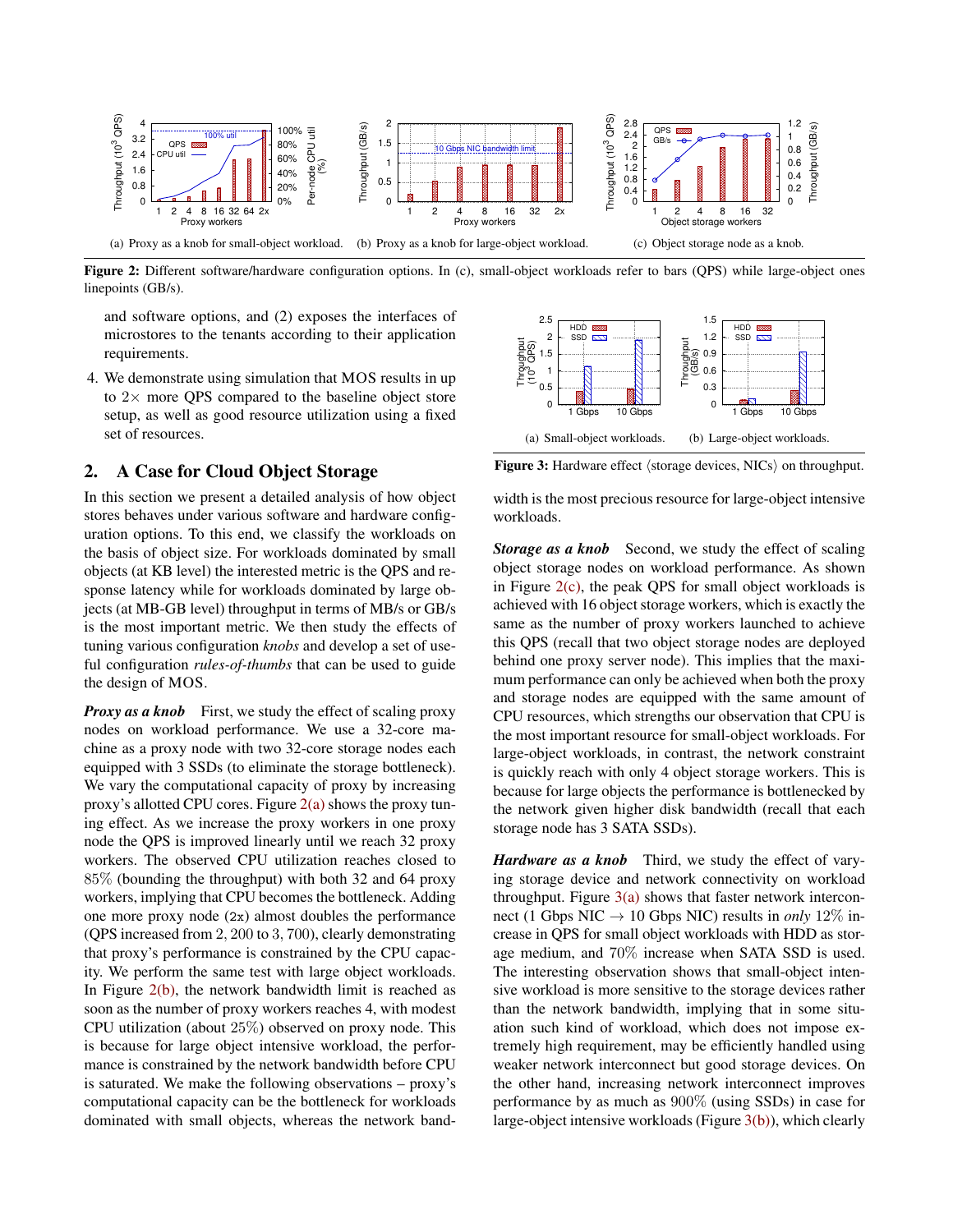<span id="page-3-0"></span>

Figure 4: Overview of MOS design.

indicates such kind of workloads prefer good network interconnect as first-priority resource.

# 3. MOS Design

We design MOS in light of the *rules-of-thumbs* developed in §[2](#page-2-5) and existing workload and datacenter heterogeneity. Conventional cloud object storage, such as OpenStack Swift, adopts a monolithic storage architecture, where all tenants/workloads share the storage resources. This design is simple in implementation and configuration but is not necessarily resource efficient. For example, a backup workload consisting mostly of large objects may easily consume all the available network bandwidth that might have been assigned to workloads dominated with small objects, thus wasting the CPU resources that would have been allocated to serve the small object requests.

To address this issue, MOS performs dynamic resource partitioning and provisioning, allowing each microstore within an object storage setup to run as a fully-functional object store unit. As depicted in Figure [4,](#page-3-0) MOS consists of two layers: (1) Microstores: consists of multiple instances of object stores, each called a *microstore* that is allocated a subset of proxy nodes and storage nodes that matches the requirements of the workload it is meant to support. The number of microstores configured in a deployment of MOS depends on the kinds of workloads that need to be supported. (2) MOS substrate: consists of a resource manager that monitors the load on each microstore using a workload monitor and automatically reconfigures the resources assigned to the microstore to cope with workload shifts. Resource manager makes decisions about when and how to add or redistribute resources. The decisions are made using a simple greedy algorithm detailed in Algorithm [1.](#page-3-1)

Algorithm [1](#page-3-1) takes as input microstores, a vector of all microstores storing statistics (including hardware configuration, current load served, and the resource utilization such as CPU and network bandwidth utilization) of all microstores. Initially, the algorithm allocates the same amount of resources to each microstore conservatively. It then enters into the main loop, where the resource manager periodically



<span id="page-3-1"></span>polls each microstore. In each iteration, if the resource utilization (fetched using  $util(ms,hw)$ ) of one microstore lies within a pre-defined threshold range, the algorithm simply iterates to the next microstore. If the microstore is in suboptimal state, the algorithm decides to *quadratically* add or *linearly* remove resources. This way it is guaranteed that it will not overdo when deallocating resources while being able to quickly respond to sudden workload increases.<sup>1</sup>

### 4. Preliminary Results

In this section, we present our simulation based preliminary results to demonstrate how MOS performs in practice. The simulator was designed based on observations discussed in §[2.](#page-2-5) The shifts in simulated performance due to configuration changes was calculated based on the trends learned through extensive analysis of how object store behaves under various scenarios. More than one thousand experiments (each ran for 15 minutes) were executed under varying load/hardware configuration to further fine-tune the simulator. We use a pool of 50 machines with heterogeneous hardware configurations (e.g., CPU, network, and storage devices, etc.): i) 3 32-core machines, 4 16-core, 31 8-core machines, and 12 4-core machines, ii) 18 10 Gbps and 32 1 Gbps NICs, and iii) an HDD to SSD ratio of 70% : 30%.

We first conduct simulation under constant load to compare the performance of MOS with the default single object store instance setup. We then simulate a dynamicallychanging long workload that exhibits heterogeneous characteristics to test the effectiveness of MOS's online resource

 $\frac{1}{1}$  As part of our future work, we are exploring more sophisticated techniques for handling adversary workload shifts.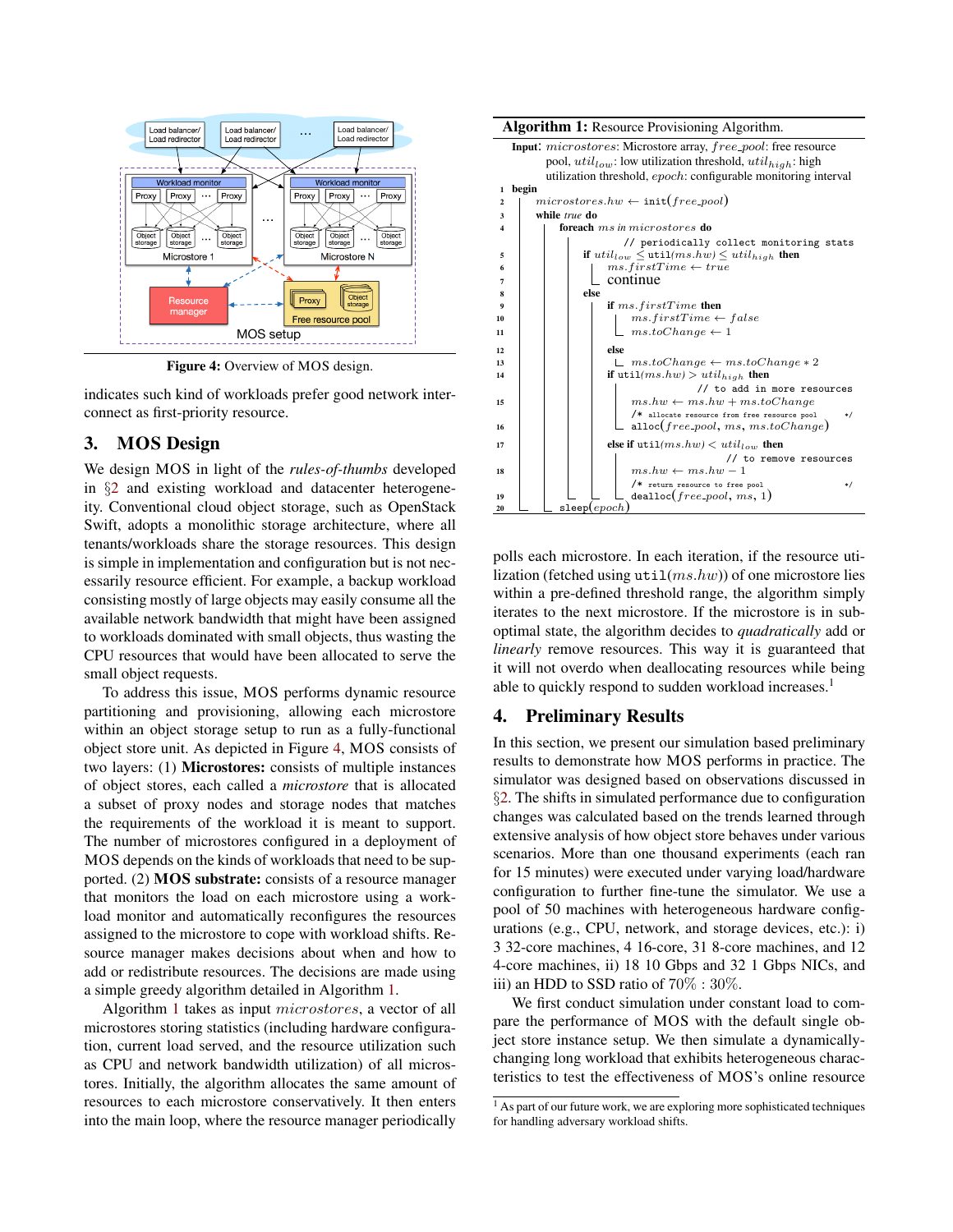<span id="page-4-0"></span>

Figure 5: Aggregated throughput seen by different setups.

provisioning algorithm. Both simulations run the mix of the four workloads listed in Table [1.](#page-1-0)

In static case, all 32-core and 16-core along with 3 8-core machines were used as proxy servers. Each proxy server was connected via 10 Gbps network. Rest of the machines were used as object storage nodes. We test two baseline cases – the default object storage setup (Default), and a static MOS setup (MOS static) where resources are divided according to the rules from §[2,](#page-2-5) on the same set of proxy servers. We further run dynamic MOS (MOS dynamic) on the same set of resources to show the benefit of Algorithm [1.](#page-3-1) Figure [5](#page-4-0) shows the results. As observed, at any given time the QPS improvement of MOS static against Default is greater than 180% whereas the maximum decrease in throughput to be less than 8%. This is because MOS static isolates and preserves resources so that Workload C and D will not eat up the whole network bandwidth. The aggregated GB/s is slightly reduced as the network bandwidth utilization is almost 95% (bounding the performance of MOS static). MOS dynamic is able to improve both the QPS and GB/s since the online provisioning algorithm effectively detects object storage underutilization and eventually move the under-utilized resources to serve as proxies for Workload C and D. As a result, the average network utilization of microstore C and D is reduced to 85% while the overall performance improvement is seen.

Figure [6](#page-4-1) shows how MOS behaves under dynamicallychanging Workload A-D. The test runs for about 14 hr and we divide the workloads in four major stages. In Stage 1, the load for small objects, i.e., Workload A and B, increases. As the load increases (in Figure  $6(a)$ ), MOS uses resources from free resource pool to keep the resource utilization under control untill the utilization is stabilized and lies in  $[util_{low}, util_{high}]$  (in A and B of Figure [6\(b\)\)](#page-4-3). This results in increased QPS for Workload A and B and sustained throughput for Workload C and D. In Stage 2, the load for large objects (i.e., Workload C and D) is increased untill it reaches the same level as in static simulation of Figure [5.](#page-4-0) Starting around 310 min, MOS adds more resources in microstore C and D, hence lowering down the network utilization from  $95\%$  to  $85\%$  (C and D of Figure [6\(b\)\)](#page-4-3). In Stage 3, the load of Workload C and D is decreased. As a result, MOS reclaims resources from microstore C and D to the pool, as seen in gradual increase in network utilization. Finally, in Stage 4, the load for Workload A and B is further increased and MOS

<span id="page-4-2"></span><span id="page-4-1"></span>

<span id="page-4-3"></span>Figure 6: Throughput and resource utilization timeline under dynamically-changing workload. The overall workload is a combination of Workload A, B, C, and D.

grabs resources freed up in Stage 3 from Workload C and D. We see that the throughput for Workload B is improved by 49% and that for Workload A is kept the same. MOS quickly detects performance improvement opportunity for Workload B as the throughput of Workload B is still at a low level, while more resources are added into microstore A with the goal to maintain the CPU utilization within the "sweet" range (hence, tenants will not experience performance lost as the workload shifts). This demonstrates that as workloads shift, MOS is able to effectively and quickly tune the configurations of microstores to provide high performance guarantee while maintaining high resource utilization.

### 5. Related Work

hatS [\[19\]](#page-5-13) and Skute [\[13](#page-5-14)] proposes a fault-tolerant and scalable replication scheme for HDFS and cloud storage, respectively. MOS has a wider scope – as a cloud object store, it provides fault tolerance functionality; more importantly, it aims to improve the overall performance by efficiently exploiting the data center and workload heterogeneity. [\[11\]](#page-5-15) proposes a metric based on CPU, I/O wait and memory usage that are critical for Hadoop. Similarly, MET [\[17\]](#page-5-16) proposes several system metrics that are critical for a NoSQL database and highly impacts server utilization's estimation. In contrast, we focus on automated elasticity for cloud object store.  $\phi$ Sched [\[20\]](#page-5-17) and Walnut [\[14\]](#page-5-18) propose sharing of hardware resources across hitherto siloed clouds of different types. CAST [\[15\]](#page-5-19) and its extension [\[16](#page-5-20)] perform coarse